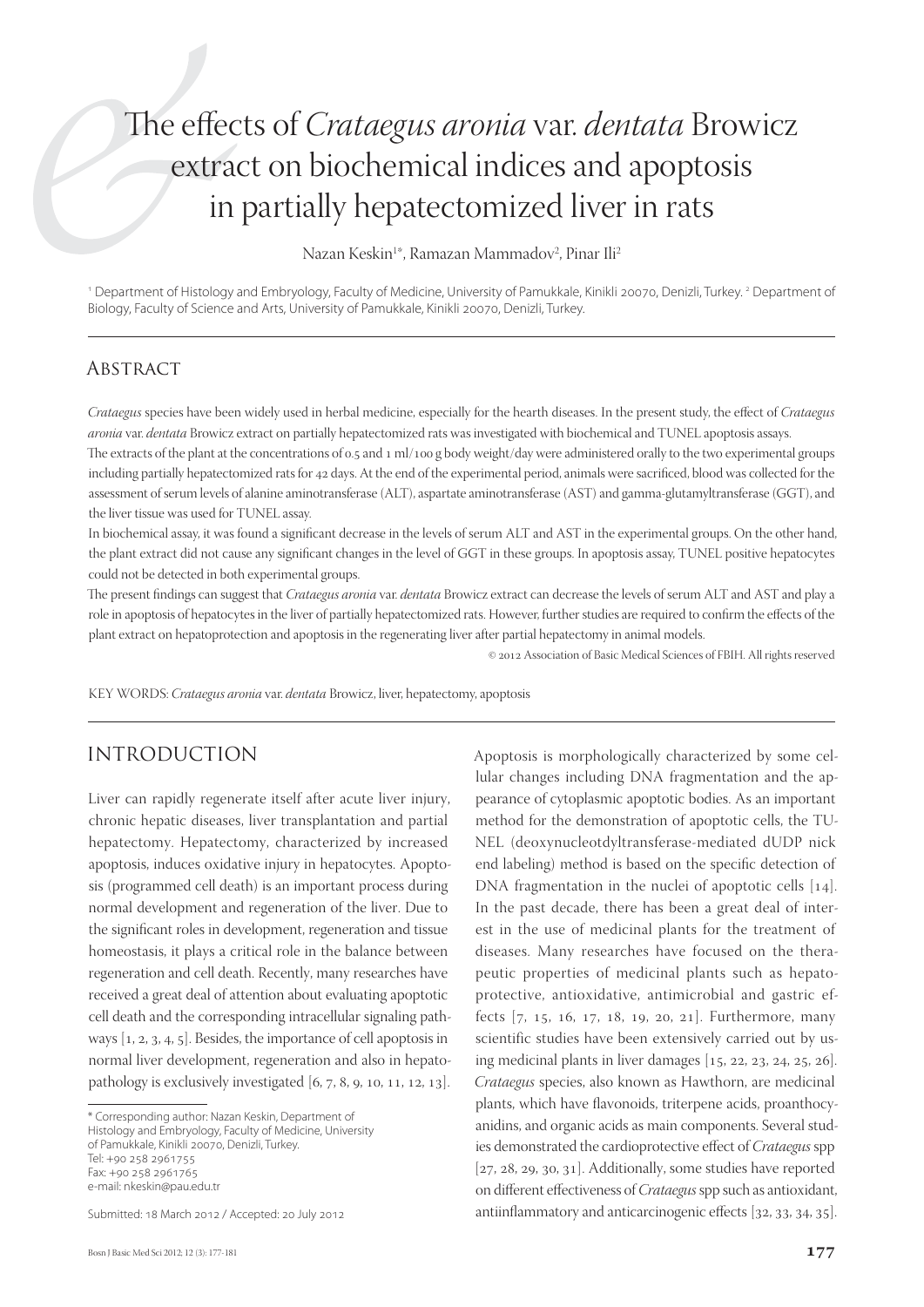The aim of the present study was to investigate the hepatoprotective and apoptotic effects of *C. aronia* var. *dentata* Browicz extracts in the liver of partially hepatectomized rats using biochemical and TUNEL methods.

## MATERIALS AND METHODS

#### *Preparation of plant extract*

*C. aronia* var. *dentata* Browicz grows along forest edges in Güzelpinar village, Denizli/Turkey. The flowers of the plants were collected and dried at shady places. Dried flowers were pulverized and put in the flask with 70% ethyl alcohol to let them dissolve until the concentration at 10%. The flask mouth was closed with a rubber stopper to protect the extract from contacting with air. The flask was covered with aluminum foil to protect the extract from light. Then, it was placed in the water bath at  $55^{\circ}$ C for six hours. The extract filtered and remaining sediment was dissolved with ethyl alcohol  $70\%$  and placed in the water bath at  $55^{\circ}$ C for another six hours. The extract was refiltered and the sum of the alcohol was evaporated using a rotary evaporator (Laborata ; Heidolph Instruments GmbH & Co. KG, Germany). Residual part of the extract was dissolved with ultrapure water and the water in the extract was lyophilized. Two different concentrations of the extract were prepared: 0.5% and 1%.

#### *Treatment of animals*

Male albino rats, weighing approximately 150-200 g, were obtained from the Pamukkale University, Faculty of Medicine, Experimental Research Center, Denizli, Turkey. The animals (Ethical approval was obtained from the Pamukkale University Animal Ethics Committee) were allocated into three groups with five rats in each group. Before the experimental period, 50% partial hepatectomy was performed under anaesthesia by removing the left lateral lobe from all the groups.

*Group I*: Control animals received normal rat diet and water, *ad libitum*.

*Group II*: The plant extract at concentration of 0.5 was given orally for 6 weeks.

*Group III*: The plant extract at concentration of 1 was given orally for 6 weeks.

After the experimental period, the animals were sacrificed under anesthesia, and blood samples were collected for the biochemical assays. For apoptosis assay, the livers were excised immediately from the animals, sliced thinly and embedded within optimal cutting temperature (OCT) compound. They were snap frozen in liquid nitrogen and stored at -86  $°C$  for cryostat technique.

#### *Biochemical assays*

Blood samples were taken by cardiac venipuncture

on the  $2<sup>nd</sup>$ ,  $4<sup>th</sup>$  and  $6<sup>th</sup>$  weeks after the initial treatment. Then, they were centrifuged at 1000 rpm for 10 minutes to collect serum and were stored at -20 $\mathrm{^oC}$ . Aspartate aminotransferase (AST), alanine aminotransferase (ALT) and gamma-glutamyltransferase (GGT) were measured for the determination of liver function.

#### *Apoptosis assay*

In order to detect the apoptotic cells, TUNEL assay on frozen tissue sections ( μm) were performed using *In Situ* Cell Death Detection Kit (POD, ROCHE, cat: 11684817910). *Controls of TUNEL*: TUNEL controls were performed by incubating slides with 100 µl label solution.

#### *Photography*

Olympus BX50 light microscope and Olympus DP2-BSW microscope digital camera system were used for photography.

#### *Statistical analysis*

The biochemical results were evaluated using Kruskal-Wallis test in SPSS 15.0 program. The level of significance was set at  $p<sub>0.05</sub>$ 

## RESULTS

#### *Biochemical fi ndings*

Tables 1, 2, and 3 give the mean serum AST, ALT and GGT levels for 2, 4, and 6 weeks in all groups. There was a significant difference in serum AST and ALT levels of the experimental groups when compared to controls (p<0.05). *C. aronia* var. *dentata* Browicz extract given to the hepatectomized rats significantly reduced the serum AST and ALT levels when compared to controls at the end of treatment. However, AST levels at the concentration of 0.5% were less than those of the levels of 1%. This effect appeared to be dose dependent. On the other hand, the extract did not affect the level of GGT.

**TABLE 1.** Serum AST, ALT and GGT levels of 2 weeks in partially hepatectomized rats

| Groups        |       | AST (IU/I)      | ALT (IU/l)                  | GGT (IU/l)    |
|---------------|-------|-----------------|-----------------------------|---------------|
| Control       |       | 85.26+24.04     | $20.76 + 7.16$              | $7.26 + 0.39$ |
| Experimentals | 0.5%  | $34.52 + 9.64*$ | $11.72+0.17*$               | 7.28+0.38     |
|               | $1\%$ | $5982+2421*$    | $12.42 + 0.23$ <sup>*</sup> | 7.48+0.31     |

\**p*<0.05 compared to control

**TABLE 2.** Serum AST, ALT and GGT levels of 4 weeks in partially hepatectomized rats

| Groups        |      | AST (IU/l)       | ALT (IU/l)                  | GGT (IU/l)  |
|---------------|------|------------------|-----------------------------|-------------|
| Control       |      | $85.42 + 24.80*$ | $21.56 + 7.77$ <sup>*</sup> | 7.18+0.47   |
| Experimentals | 0.5% | $32.60 + 8.79$   | $11.68 + 0.42^*$            | $7.10+0.52$ |
|               | 1%   | $59.48 + 24.66*$ | $12.32+0.28*$               | 7.44±0.49   |
|               |      |                  |                             |             |

\**p*<0.05 compared to control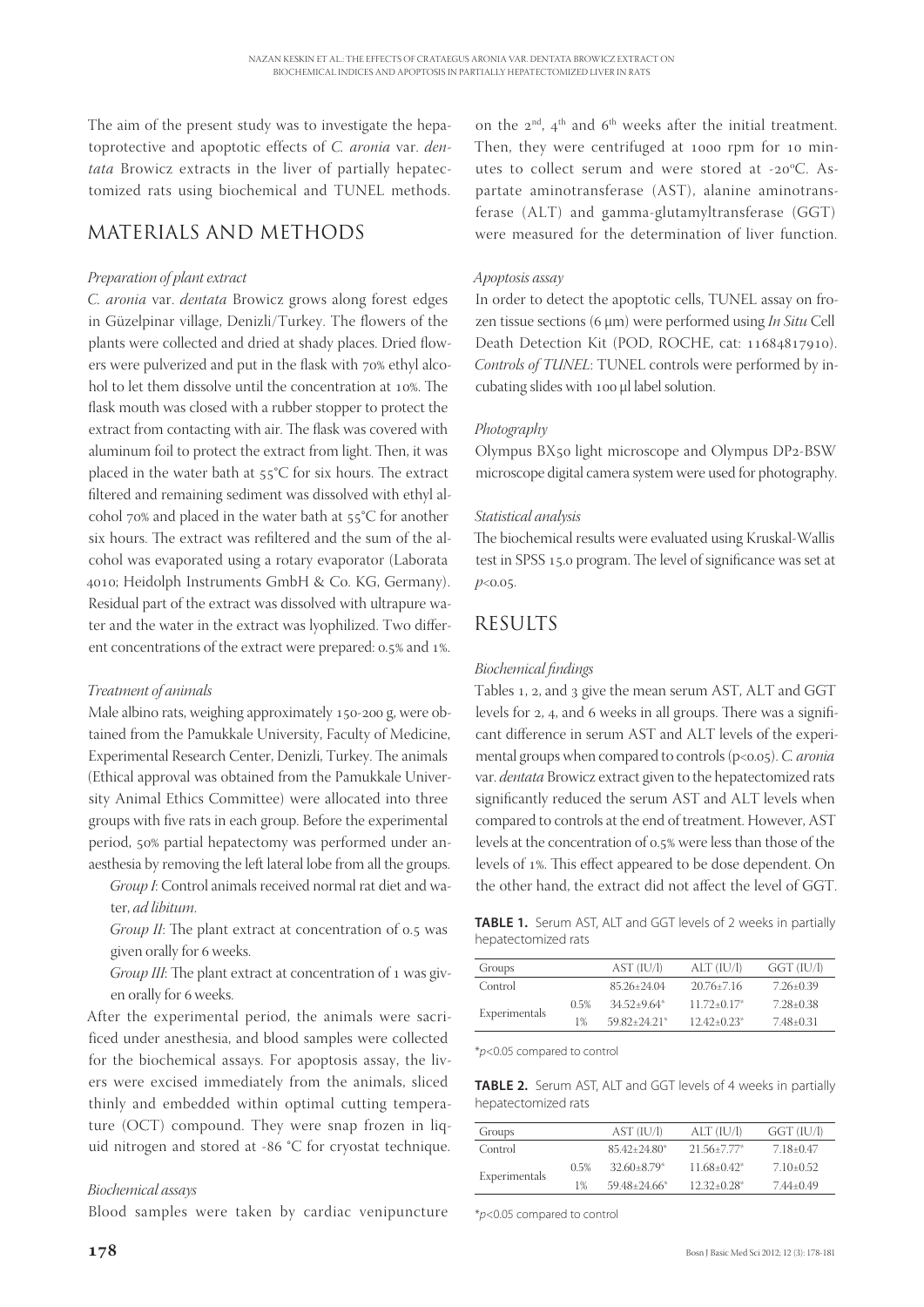**TABLE 3.** Serum AST, ALT and GGT levels of 6 weeks in partially hepatectomized rats

| Groups        |      | AST (IU/I)                   | ALT (IU/l)                  | GGT (IU/I)  |
|---------------|------|------------------------------|-----------------------------|-------------|
| Control       |      | 84.94+24.72*                 | $20.08 + 6.92$              | 7.04+0.54   |
| Experimentals | 0.5% | $34.36+9.56*$                | $11.56 + 0.30*$             | $7.22+0.13$ |
|               | 1%   | $59.70 + 24.29$ <sup>*</sup> | $12.28 + 0.23$ <sup>*</sup> | $7.48+0.17$ |

\**p*<0.05 compared to control

#### *Apoptosis assay fi ndings*

The plant extracts at concentrations of  $0.5$  ml and  $1$  ml were administered to the hepatectomized rats and the presence of apoptotic cells were investigated in liver tissue by TUNEL assay. Apoptotic cells were distinguished by distinct nuclear staining. In controls, positively stained nuclei were observed not only in hepatocytes, but also in sinusoidal cells (Figure 1b). However, TUNEL-positive hepatocytes could not be distinguished in the liver from 0.5% and 1% plant extract administered groups, whereas TU-NEL-positive sinusoidal cells were observed (Figures 1c, d).



FIGURE 1. Tunel assay of hepatectomized liver in control (Group I) and experimental groups (Group II and III). a: negative control. b: TUNEL-positive hepatocytes (arrowheads), sinusoidal cells (arrows) were visualized in the Group I. c, d: It could not be distinguished apoptotic hepatocytes in the hepatectomized liver of experimental groups, but apoptotic sinusoidal cells were observed (arrows) (c: sections from the liver of Group II, d: sections from the liver of Group III), x1000

#### DISCUSSION

*Crataegus* species have received extensive attention in many scientific researches particularly on the treatment of cardiovascular diseases. In recent years, the effectiveness of the plant has been investigated on various disorders  $[36, 37]$ . Many researches have shown its antioxidant, cardioprotec-

tive, anticarcinogenic effects  $[27, 35, 38, 39, 40, 41, 42]$ . The major activity of the plant is thought to be provided by its flavonoid content. Flavonoids are biochemically active compounds with antiinflammatory and anticarcinogenic properties  $[43]$ . They have extensive biological properties that promote human health and help reduce the risk of disease [44]. As it is known, the values of ALT and AST are used as biochemical markers of liver damage  $[45]$ . From the biochemical analyses, *C. aronia* var. *dentata* Browicz extract in different concentrations administration lowered ALT and AST levels in partially hepatectomized rats. Particularly, there was a significant decrease of AST level at the concentration of  $0.5\%$  compared to that of 1%. This finding showed that the extract of *C. aronia* var. *dentata* Browicz may have protective effect against partial hepatectomy-induced liver injury. It has been concluded that fatal hepatic failure after excessive hepatectomy was characterized by increased apoptosis and diminished liver regeneration  $[46]$ . It has been reported that carvacrol obtained from *Origanum onites* L. (Lamiaceae) plant oil increases the liver regeneration rate following hepatectomy in rats  $[47]$ . In this study, the extracts of *C. aronia* var. *dentata* Browicz may increase the regeneration rate in hepatocytes in comparison to control group in the liver of partially hepatectomized rats. Furthermore, Swaminathan et al. [48] reported that *C. oxycantha* extract may reduce the oxidative stress in the reperfused myocardium, and play a significant role in the inhibition of apoptotic pathways leading to cardioprotection. Taken together, it is speculated that *C. aronia* var. *dentata* Browicz extract may play a role in the process of hepatocyte apoptosis and subsequent regeneration in hepatectomy-related injury.

### CONCLUSION

In conclusion, *C. aronia* var. *dentata* Browicz extract may have potent antioxidant activity, reflected by reduced serum AST and ALT levels in partially hepatectomized rats. The mechanism of antioxidant activity may be explained by the flavanoids present in the extract. Moreover, the plant extract may enhance regenerative capacity of hepatocytes in experimental groups. Therefore, it can be suggested that *C. aronia* var. *dentata* Browicz extract may play a role in the apoptotic process of regenerating hepatocytes as well as in the antioxidant process after partial hepatectomy in rats. However, further studies are required to confirm the effects of the plant extract on hepatoprotection and the mechanisms of apoptosis and regeneration after partial hepatectomy in animal models.

## DECLARATION OF INTEREST

The authors declare no conflict of interest.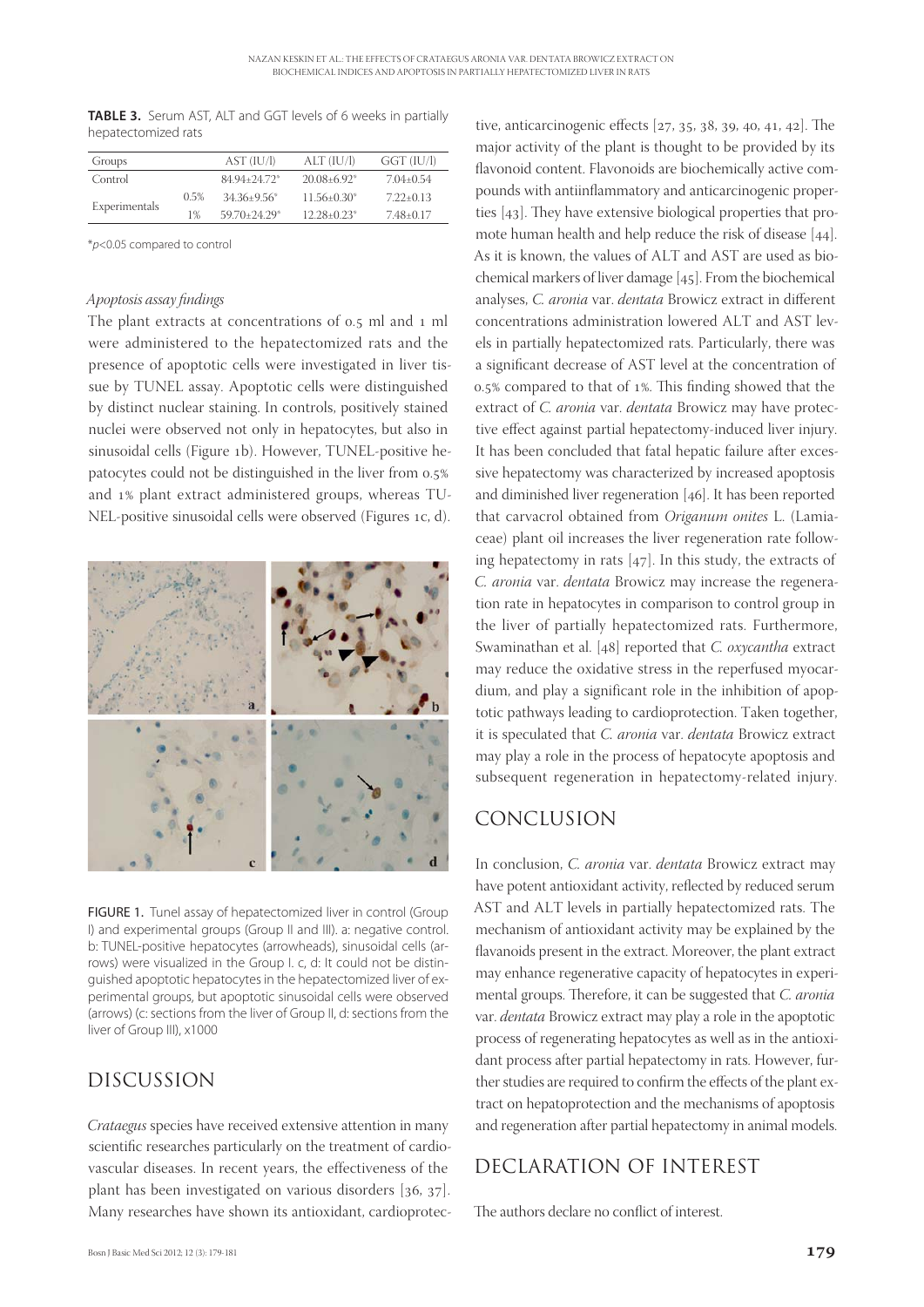## REFERENCES

- [1] Cho SG, Choi EJ. Apoptotic signaling pathways: Caspases and stress-activated protein kinases. J Biochem Mol Biol 2002;  $35(1)$ :  $24 - 27$
- [2] Jaeschke H, Gujral JS, Bajt ML. Apoptosis and necrosis in liver disease. Liver Int 2004; 24: 85-89.
- [3] Liu J, Lin A. Role of JNK activation in apoptosis: A double-edged sword. Cell Res 2005; 5(1): 36-42.
- [4] Elmore S. Apoptosis: A review of programmed cell death. Toxicol Pathol 2007; 35: 495-516.
- [5] Arican GO. Apoptosis signalling: A life or death decision. Advances in Molecular Biology 2008; 2: 57-66.
- [6] Schulte-Hermann R, Bursch W, Low-Baselli A, Wagner A, Grasl-Kraupp B. Apoptosis in the liver and its role in hepatocarcinogenesis. Cell Biol Toxicol 1997; 13: 339-348.
- [7] Blankson H, Grotterod EM, Seglen PO. Prevention of toxin-induced cytoskeletal disruption and apoptotic liver cell death by the grapefruit flavonoid naringin. Cell Death Differ 2000; 7: 739-746.
- [8] Moon WS, Kim JH, Kang MJ, Lee DG. Early ultrastructural changes of apoptosis induced by fumonisin B1 in rat liver. Yonsei Med J  $2000; 41(2): 195-204.$
- [] Schmilovitz-Weiss H, Belinki A, Pappo O, Sulkes J, Melzer E, Kaganovski E, Kfir B, Tur-Kaspa R, Klein T, Ben-Ari Z. Role of circulating soluble CD40 as an apoptotic marker in liver disease. Apoptosis 2004: 0: 205-210
- [10] Jiang H, Meng F, Li J, Sun X. Anti-apoptosis effects of oxymatrine protect the liver from warm ischemia reperfusion injury in rats. World J Surg 2005; 29: 1397-1401.
- [11] Leifeld L, Fink K, Debska G, Fielenbach M, Schmitz V, Sauerbruch T et al. Anti-apoptotic function of gelsolin in fas antibody-induced liver failure in vivo. Am J Pathol 2006;  $168(3)$ : 778-785.
- [12] Renna MS, Correa SG, Porporatto C, Figueredo CM, Aoki MP, Paraje MG et al. Hepatocellular apoptosis during *Candida albicans*  colonization: involvement of TNF-alpha and infiltrating Fas-L positive lymphocytes. Int Immunol 2006;  $18(12): 1719-1728$ .
- [13] Liu LM, Zhang JX, Luo J, Guo HX, Deng H, Chen JY, Sun SL. A role of cell apoptosis in lipopolysaccharide (LPS)-induced nonlethal liver injury in D-galactosamine (D-GalN)-sensitized rats. Dig Dis Sci 2008; 53: 1316-1324
- [14] Gavrieli Y, Sherman Y, Ben-Sasson SA. Identification of programmed cell death in situ via specific labeling of nuclear DNA fragmentation. J Cell Biol 1992; 119: 493-501.
- [15] Rusu MA, Tamas M, Puica C, Roman I, Sabadas M. The hepatoprotective action of ten herbal extracts in CCl4 intoxicated liver. Phytother Res 2005; 19: 744-749.
- [16] Mazzanti G, Di Sotto A, Franchitto A, Mastrangelo S, Pezzella M, Vitalone A et al. Effects of *Cimicifuga racemosa* extract on liver morphology and hepatic function indices. Phytomedicine 2008; 15(11):1021-1024
- [17] Jan S, Khan MA, Siraj-ud-din, Murad W, Hussain M, Ghani A. Herbal recipes used for gastrointestinal disorder in Kaghan valley, NWFP, Pakistan. Pak J Weed Sci Res 2008; 14(3-4): 169-200.
- [18] Janovská D, Kubíková K, Kokoška L. Screening for antimicrobial activity of some medicinal plants species of traditional Chinese medicine. Czech J Food Sci 2003; 21: 107-110.
- [19] Moselhy SS, Ali HKH. Hepatoprotective effect of Cinnamon extracts against carbon tetrachloride induced oxidative stress and liver injury in rats. Biol Res  $2009$ ;  $42: 93-98$ .
- [20] Hussain A, Wahab S, Zarin I, Hussain MDS. Antibacterial activity of the leaves of *Coccinia indica* (W. A.) of India. Advan Biol Res  $2010; 4(5): 241-248.$
- [21] Uboh FE, Okon IE, Ekong MB. Effect of aqueous extract of *Psidium guajava* leaves on liver enzymes, histological integrity and hematological indices in rats. Gastroenterolgy Res 2010;  $3(1)$ :  $32-38$ .
- [22] Can A, Akev N, Ozsoy N, Bolkent S, Arda BP, Yanardag R. et al. Effect of *Aloe vera* leaf gel and pulp extracts on the liver in Type-II diabetic rat models. Biol Pharm Bull 2004; 27(5): 694-698.
- [23] Hewawasam RP, Jayatilaka KAPW, Pathirana C, Mudduwa LKB.

Hepatoprotective effect of *Epaltes divaricata* extract on carbon tetrachloride induced hepatotoxicity in mice. Indian J Med Res 2004;  $120(1): 30-34.$ 

- [24] Dahiru D, William ET, Nadro MS. Protective effect of *Ziziphus mauritiana* leaf extract on carbon tetrachloride-induced liver injury. Afr J Biotechnol 2005; 4(10): 1177-1179.
- [25] Garba SH, Prasad J, Sandabe UK. Histomorphological effect of the aqueous root-bark extract of *Ficus sycomorus* (Linn) on the liver and kidney of albino rats. International Journal of Pharmacology:  $\text{HP } 2006: 2.628 - 632.$
- [26] Aliyu R, Gatsing D, Jaryum KH. The effects of *Boswellia dalzielii* (Burseraceae) aqueous bark extract on rat liver function. Asian J Biochem 2007; 2(5): 359-363.
- [27] Al Makdessi S, Sweidan H, Dietz K, Jacob R. Protective effect of *Crataegus oxyacantha* against reperfusion arrhythmias after global no-flow ischemia in the rat heart. Basic Res Cardiol 1999;  $94(2)$ :  $71 - 77$
- [28] Holubarsch CJF, Colucci WS, Meinertz T, Gaus W, Tendera M. The efficacy and safety of Crataegus extract WS<sup>®</sup> 1442 in patients with heart failure: The SPICE trial, Eur J Heart Fail 2008; 10: 1255-1263.
- [29] Brixius K, Willms S, Napp A, Tossios P, Ladage D, Bloch W, Mehlhorn U, Schwinger RHG Crataegus special extract WS 1442 induces an endothelium-dependent, NO-mediated vasorelaxation via eNOS-phosphorylation at serine 1177. Cardiovasc Drugs Ther  $2006; 20(3): 177-84$
- [30] Salehi S, Long SR, Proteau PJ, Filtz TM. Hawthorn (*Crataegus monogyna* Jacq.) extract exhibits atropine-sensitive activity in a cultured cardiomyocyte assay. J Nat Med 2009;  $63(1): 1-8$ .
- [] Verma SK, Jain V, Verma D, Khamesra R. *Crataegus oxyacantha*-A cardioprotective herb. J Herbal Med Toxicol 2007;  $1(1)$ : 65-71.
- [32] Bahri-Sahloul R, Ammar S, Fredj RB, Saguem S, Grec S, Trotin F, Skhiri FH. Polyphenol contents and antioxidant activities of extracts from flowers of two *Crataegus azarolus* L. varieties. Pak J Biol Sci 2009;  $12(9)$ : 660-668.
- [33] Ahumada, C, Saenz T, Garcia D, De La Puerta R, Fernandez A, Martinez E. The effects of a triterpene fraction isolated from *Cra*taegus monogyna Jacq. on different acute inflammation models in rats and mice. Leucocyte migration and phospholipase A2 inhibition. J Pharm Pharmacol 1997; 49(3): 329-31.
- [34] Kao ES, Wang CJ, Lin WL, Yin YF, Wang CP, Tseng TH. Antiinflammatory potential of flavonoid contents from dried fruit of *Crataegus pinnatifida* in vitro and in vivo. J Agric Food Chem 2005; 53: 430-436.
- [35] Kao ES, Wang CJ, Lin WL, Chu CY, Tseng TH. Effects of polyphenols derived from fruit of *Crataegus pinnatifida* on cell transformation, dermal edema and skin tumor formation by phorbol ester application. Food Chem Toxicol 2007;  $45(10): 1795-804$ .
- [36] Zhang DL, Zhang YT, Yin JJ, Zhao BL. Oral administration of Crataegus flavonoids protects against ischemia/reperfusion brain damage in gerbils. J Neurochem 2004; 90(1): 211-219.
- [37] Arslan R, Bor Z, Bektas N, Mericli AH, Ozturk Y. Antithrombotic effects of ethanol extract of *Crataegus orientalis* in the carrageenaninduced mice tail thrombosis model. Thromb Res 2011;  $127(3)$ :  $210 - 213.$
- [38] Thirupurasundari CJ, Jayalakshmi R, Niranjali DS. Liver architecture maintenance by tincture of Crataegus against isoproterenolinduced myocardially infarcted rats. J Med Food 2005;  $8(3)$ : 400-404.
- [39] Ljubuncic P, Portnaya I, Cogan U, Azaizeh H, Bomzon A. Antioxidant activity of *Crataegus aronia* aqueous extract used in traditional Arab medicine in Israel. J Ethnopharmacol 2005;  $101(1-3)$ : 153-161.
- [40] Jayalakshmi R, Thirupurasundari CJ, Niranjali Devaraj S. Pretreatment with alcoholic extract of *Crataegus oxycantha* (AEC) activates mitochondrial protection during isoproterenol-induced myocardial infarction in rats. Mol Cell Biochem 2006; 292: 59-67.
- [41] Khalil R, Abuharfeil N, Shabsoug B. The effect of crataegus aronica aqueous extract in rabbits fed with high cholesterol diet. Eur J Scientific Res 2008; 22: 352-360.